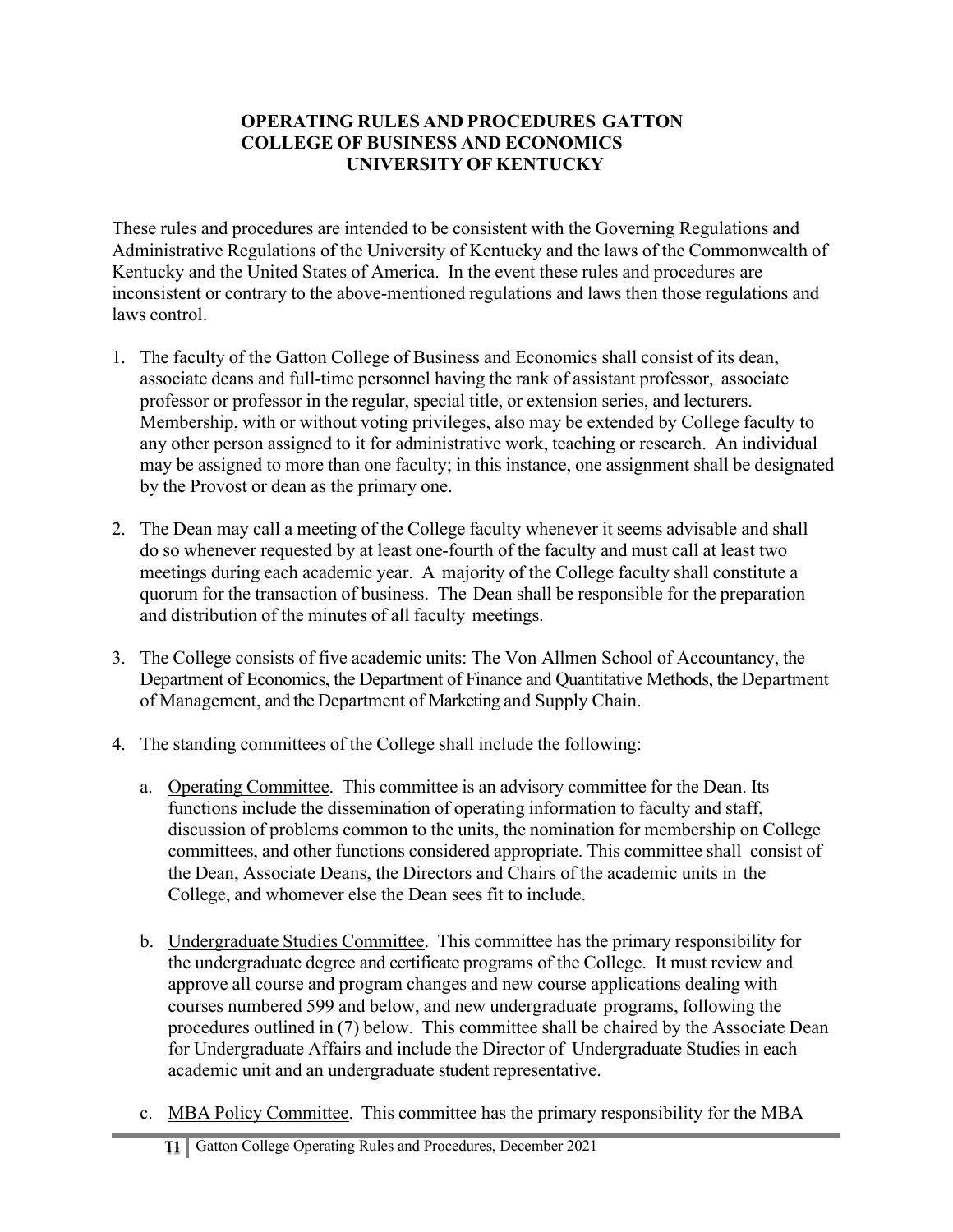program(s) of the College. The committee must review and approve all course and program changes and new course applications dealing with the MBA program following the procedures outlined in (8) below. This committee shall be chaired by the Associate Dean with responsibilities for the MBA program and include a representative from each academic unit in the College and a student representative. Appointments will be made by the Associate Dean with responsibilities for the MBA program in consultation with the Dean and the academic unit heads. Terms of the appointments will be for one year. Reappointment for additional one-year terms is possible.

d. Graduate Studies Committee for the PhD in Business Administration. This committee has the primary responsibility for the PhD in Business Administration program. This committee must review and approve all course and program changes and new course applications dealing with courses in these programs numbered 600 and above, and new PhD programs following the procedures outlined in (8) below. This committee shall be chaired by the Associate Dean with responsibilities for the PhD in Business Administration program and include the Director of Graduate Studies from each academic unit in the college except Economics, and a graduate student representative. Appointments shall be made by the Associate Dean with responsibilities for the PhD in Business Administration in consultation with the Dean and the academic unit heads.

e. Graduate Studies Committee for the Professional MS Programs. This committee has the primary responsibility for the Professional MS programs and graduate certificates. This committee must review and approve all course and program changes and new course applications dealing with courses in these programs numbered 400G and 500 and above, and new MS and graduate certificate programs following the procedures outlined in (8) below. This committee shall be chaired by the Associate Dean with responsibilities for the Professional MS programs, and include a representative from each of the Professional MS programs in the college, a graduate student representative, and whomever else the Dean sees fit to include. Appointments shall be made by the Associate Dean with responsibilities for the Professional MS programs in consultation with the Dean and the academic unit heads.

f. Graduate Studies Committee for the PhD and MS in Economics. This committee has the primary responsibility for the PhD and MS in Economics programs. This committee must review and approve all course and program changes and new course applications dealing with courses in the PhD and MS programs in Economics numbered 400G and 500 and above following the procedures outlined in (8) below. This committee shall be chaired by the Director of Graduate Studies for the PhD in Economics and include the Associate Dean responsible for graduate programs in the College, selected members of the graduate faculty from the Economics Department, and a graduate student representative. Appointments shall be made by the Director of Graduate Studies for the PhD in Economics in consultation with the Dean and the Chair of the Economics Department.

g. Faculty Advisory Committee on Promotion and Tenure. This committee is an advisory committee to the Dean. In line with the University's Administrative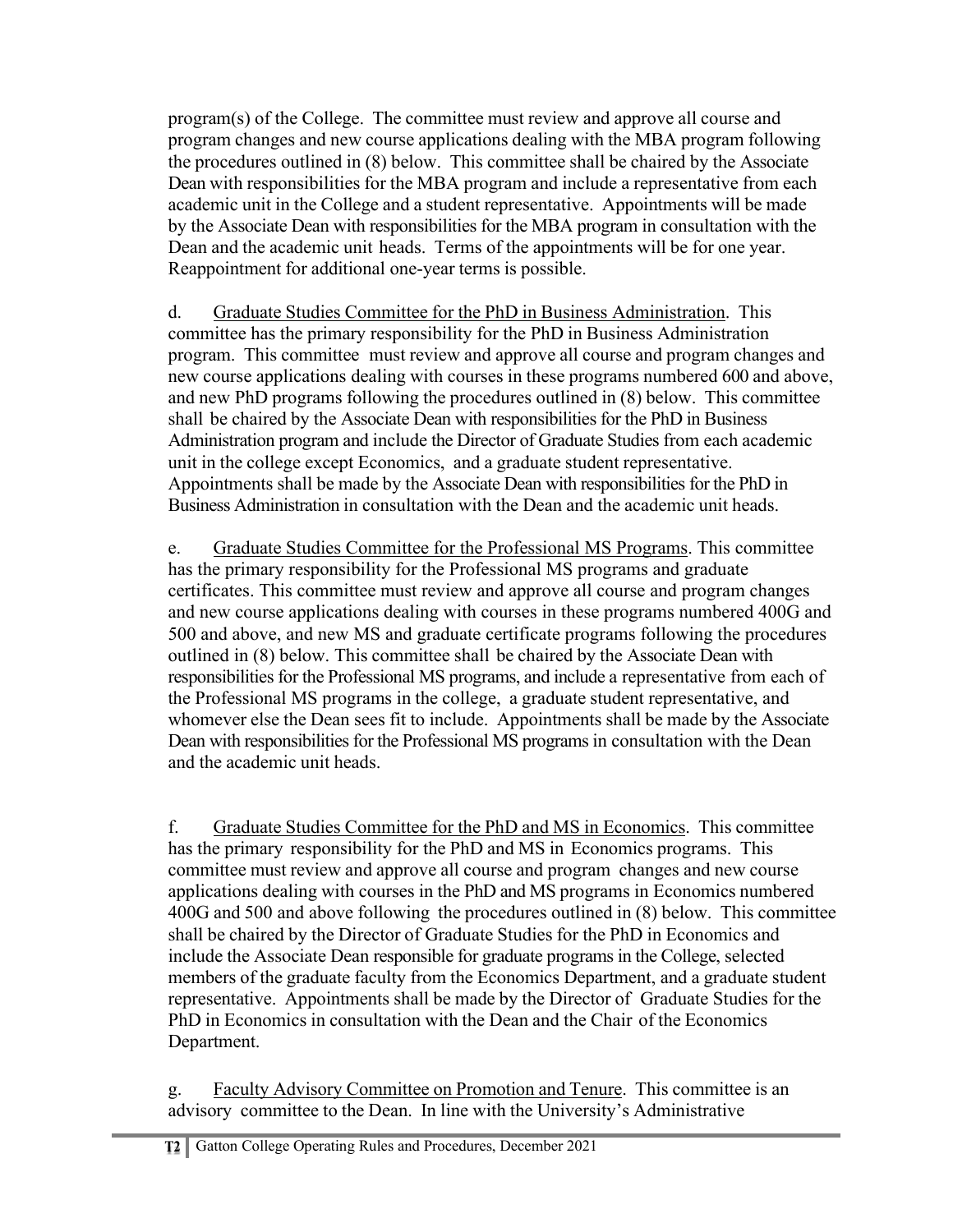Regulations, the Dean will obtain a written recommendation from this committee whenever an assistant, associate, or full professor is considered for promotion and/or tenure. The committee will also provide the Dean with a written recommendation whenever a lecturer is considered for promotion to senior lecturer. The committee shall consist of a tenured full or associate professor from each academic unit in the College. The Dean, Associate Deans and academic unit heads are not eligible for membership. Faculty members from each academic unit will elect their representative to the committee. If an associate professor is chosen to serve on the committee, then the unit will also choose a full professor to serve as an alternate for all promotions and/or appointments to full professor. As stated in the University Administrative Regulations a member of the advisory committee is excluded from any participation in the committee's consideration of a recommendation initiating from the academic unit in which the faculty member holds a primary academic appointment.

h. Diversity, Equity, and Inclusion Advisory Committee. This committee has the responsibility of providing ongoing review of issues of diversity, equity, and inclusion affecting the college, to advise the Dean accordingly, to facilitate the implementation of related goals set by the administration regarding faculty, staff, and students, and to facilitate and elevate programming and initiatives related to building a sense of community and belonging for all members of the College. The committee is chaired by the Gatton College Director of Diversity, Equity, and Inclusion and consists of a faculty member from each of the academic units in the College, and whomever else the Dean sees fit to include.

i. Strategic Planning Committee. This committee is responsible for developing the college strategic plan, monitoring its implementation, and updating it when appropriate. This committee is chaired by the Associate Dean for Faculty Affairs and will consist of a faculty representative from each of the academic units in the College and whomever else the Dean sees fit to include.

j. Learning Outcomes Assessment Committee. The primary responsibility of this committee is to provide oversight for the student learning outcomes assessment process. The committee will review the continued relevance of identified goals, objectives, learning outcomes, assessment methods, and assessment data collection procedures. This committee is chaired by the Associate Dean with responsibilities for college accreditation and learning outcomes assessment and consists of at least one faculty representative from each of the College's academic units in addition to the College's Assessment Director and whomever else the Dean sees fit to include. Meetings occur at least once per semester (Fall and Spring) during the academic year.

k. Faculty Council. The Gatton College Faculty Council (GFC) provides a formal mechanism for providing faculty input to the College Administration, acts as a voice for the College faculty in University-level matters and provides a venue for dialogue regarding academic issues and other concerns of the faculty of the College. The Faculty Council will consist of one member from each of the academic units in the College with members being elected by their respective academic units. All members of the Gatton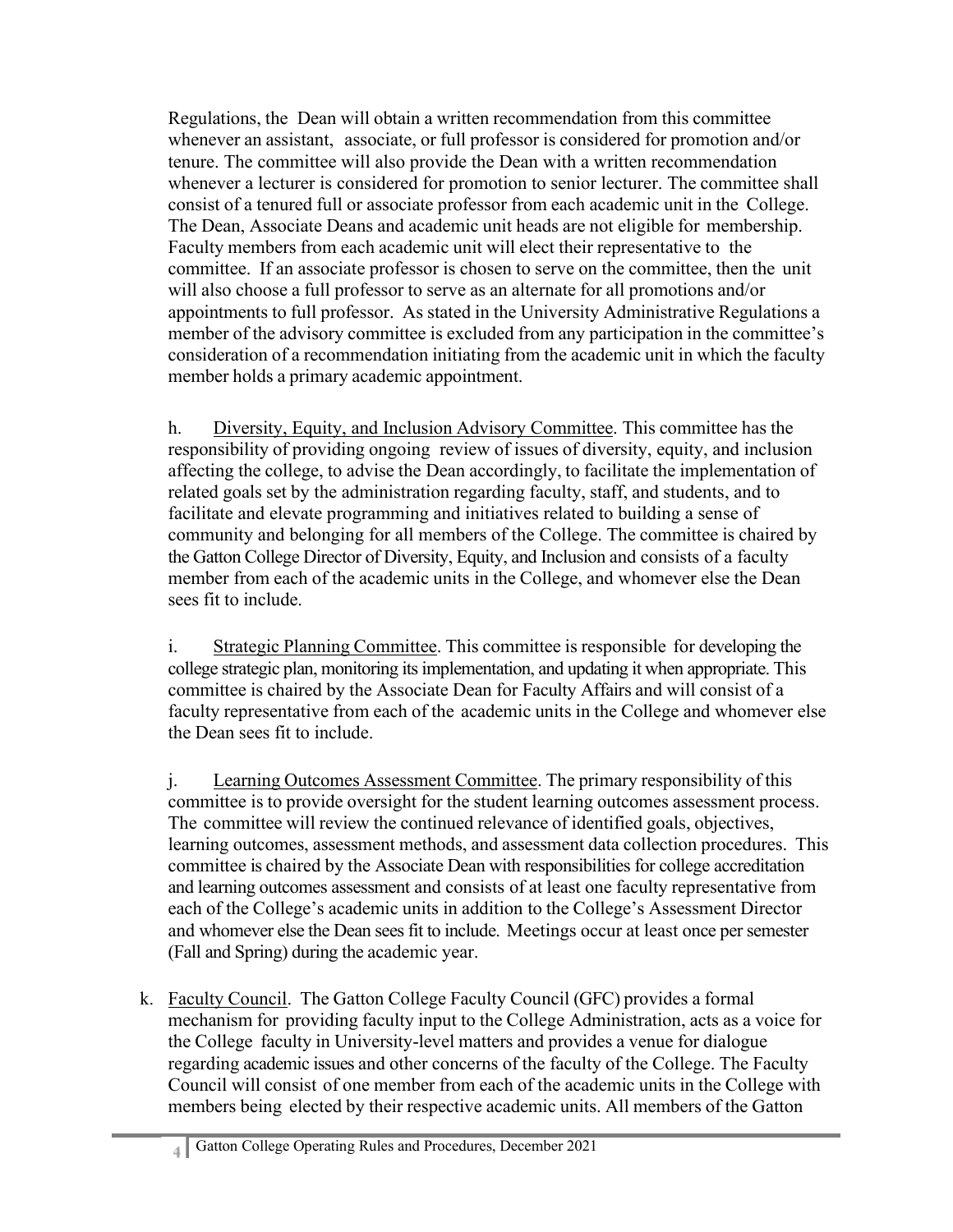Faculty (as defined in the College's bylaws) are eligible to serve on the Council. However, faculty members serving as Dean of the College, Assistant Deans, Associate Deans, Department Chairs and School Directors are not eligible to serve as members of the GFC nor to vote in the elections of members to the Council.

Election: GFC representatives are elected through a vote of the faculty in their respective academic unit. All members of the Gatton Faculty eligible to serve on the Council are eligible to vote.

Term of Membership: Members are elected to two-year terms that begin on September 1. Representatives from the Department of Economics and School of Accountancy are typically elected in alternating years from elections for representatives from the other units. The elections are held in August. There are no term limits for GFC members.

Responsibilities:

- a. The GFC's primary responsibilities are to advise College faculty and to represent College faculty to the administration on matters of collective interest, problems, and professional well-being. The GFC will seek faculty opinion and, where deemed appropriate, will speak on behalf of the faculty. For matters requiring full faculty action, the Council will make recommendations to the faculty, but the ultimate action will depend upon full faculty consideration.
- b. The GFC will consider matters that need to be brought before the faculty, make recommendations, and call for action by the entire faculty as deemed appropriate by the GFC. At any meeting of the faculty called by the Council, the Chair of the Council, or another member designated by the Council, will preside. In addition, the GFC will have a standing place on the agenda at all regular faculty meetings.
- c. The GFC will place issues brought to it by the faculty that lie within the scope of its responsibilities on its regular meeting agenda, and its meetings are open to all faculty eligible to serve on the Council. While administrators cannot attend GFC meetings unless invited, they may petition to place issues before the Council; however, it is ultimately up to the GFC to decide which issues become agenda items.
- d. The GFC will serve as a liaison between the faculty and the Dean and provide a representative opinion or recommendation on matters brought before the Council.

## 5. University Senate Election Procedures

Election of members of the University Senate from the Gatton College shall be conducted each spring by the Associate Dean for Faculty Affairs in the following manner: The Associate Dean shall provide a list of faculty members eligible to serve on the University Senate and solicit nominations by e-mail. Each faculty member may nominate one or more individuals up to the number of vacancies to be filled for that year. After determining if those nominated are willing to serve, a ballot is distributed to the faculty for a vote. The persons who receive the largest number of votes for the open positions shall be declared elected. The person who receives the next-largest number of votes shall be designated an alternate who shall be available for one year to take the place of any University Senate member who is unable to serve or to complete his or her term. All ballots shall be tallied,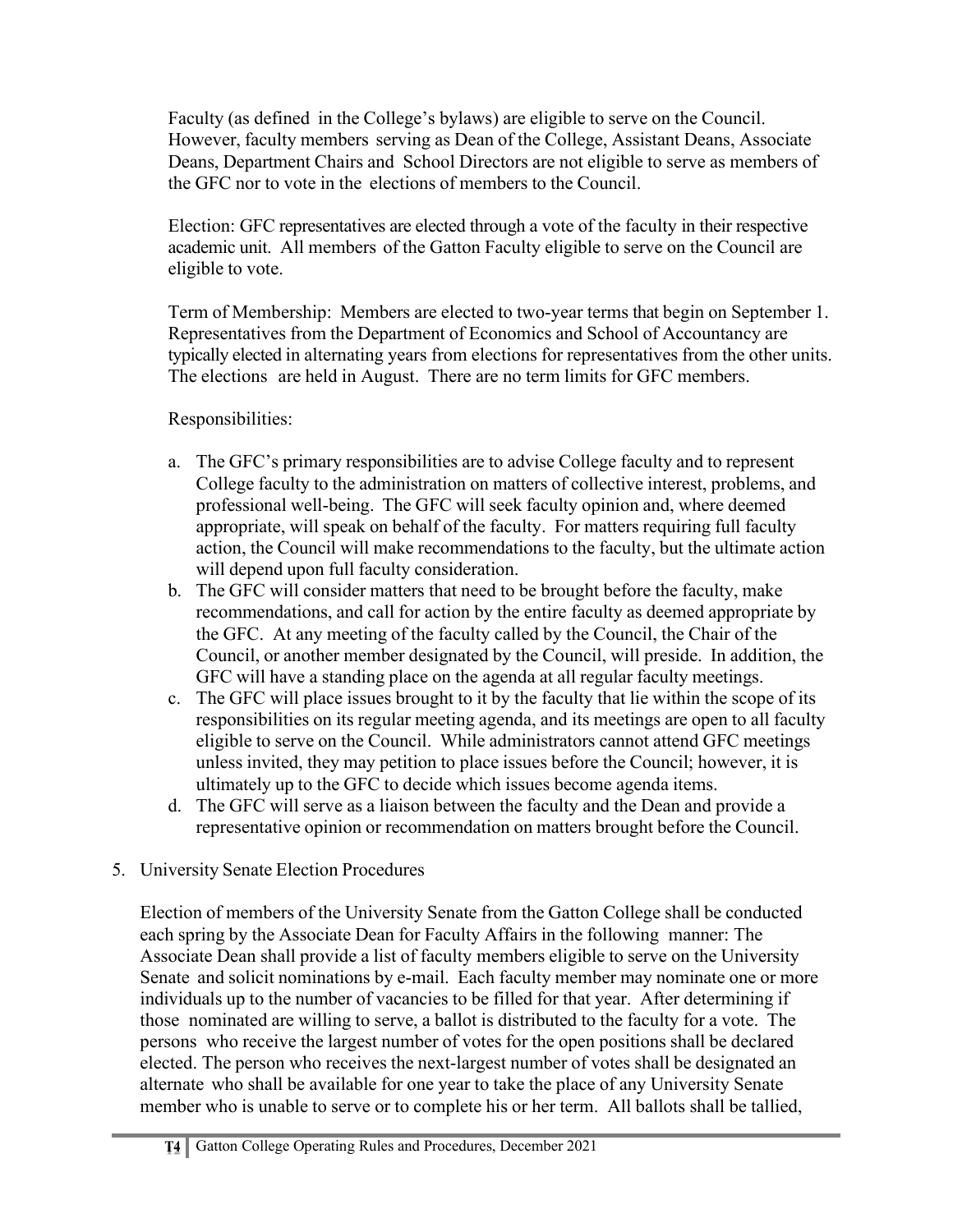and other procedures carried out in such a way as to ensure confidentiality of the voting process.

- 6. The standing committees of each academic unit shall include an Undergraduate Studies Committee and a Graduate Studies Committee with the size and term determined by each administrative unit head. Each of the committees will have the same responsibilities at the department level as their counterparts at the College level.
- 7. Changes in the undergraduate degree program of an academic unit are to be made as follows:
	- a. Faculty member submits proposal to the chairperson of the unit Undergraduate Studies Committee. The unit Undergraduate Studies Committee then presents the proposal to the academic unit faculty for approval.
	- b. The academic unit head forwards approved proposal to Associate Dean for Undergraduate Affairs who forwards proposal to the College Undergraduate Studies Committee.
	- c. College Undergraduate Studies Committee forwards approved proposal to the Dean.
	- d. Dean either calls a faculty meeting to consider the proposal or circulates proposal to faculty for approval or disapproval. A faculty meeting must be called if disapproved by five or more faculty members.
	- e. Dean forwards approved proposal to the faculty of the University and appropriate University Councils and Committees.
- 8. Changes in graduate degree programs are to be made as follows:
	- a. Faculty member submits proposal to the academic unit's Graduate Studies Committee. The academic unit's Graduate Studies Committee presents proposal to the academic unit faculty for approval.
	- b. The academic unit head forwards approved proposals to the Associate Dean responsible for the graduate degree program who forwards proposal to the appropriate College Graduate Studies Committee.
	- c. Appropriate College Graduate Studies Committee forwards approved proposal to the appropriate Director of Graduate Studies.
	- d. Dean either calls a faculty meeting to consider the proposal or circulates proposal to faculty for approval or disapproval. A faculty meeting must be called if disapproved by five or more faculty members.
	- e. The appropriate Director of Graduate Studies forwards approved proposal to the faculty of the University and appropriate University Councils and Committees.
- 9. The Undergraduate Resource Center provides advisors for all lower and upper division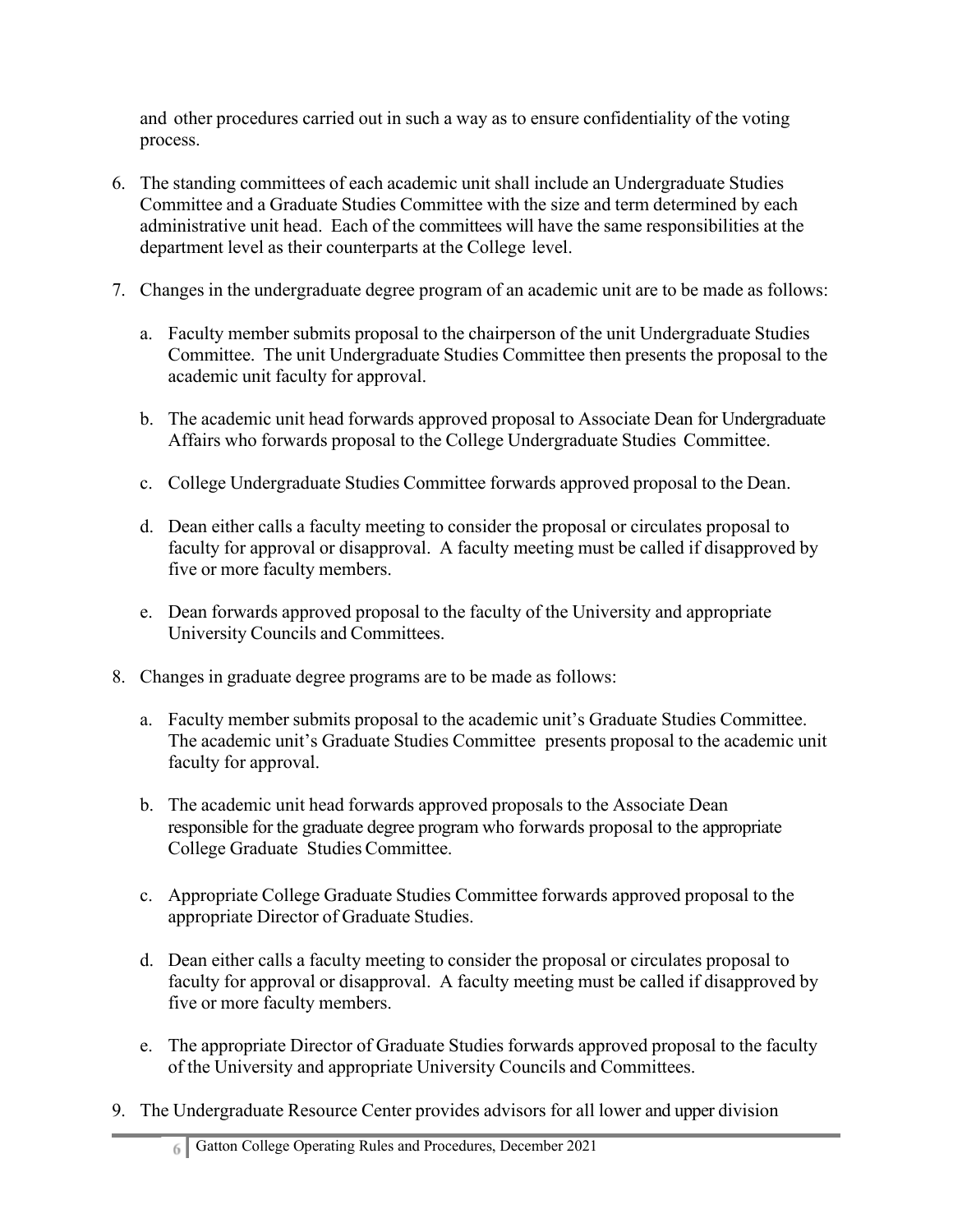students in the College.

# 10. Workload Policy Guidelines

a. Introduction

Consistent with the Faculty Workload Statement of the University of Kentucky, Gatton College faculty are involved in and responsible for the discovery, creation, and transmission of knowledge and skills. In meeting these responsibilities, Gatton College faculty perform a complex combination of duties and responsibilities. Included are teaching responsibilities for undergraduate, masters, and doctoral students, research, and creative thinking, including mentoring of graduate students and service to the University community, the University's external stakeholders, and the greater national and international academic community. Faculty workload is defined as faculty member responsibilities across all these areas. Such responsibilities vary for Gatton faculty based on the position held, work focus, and special assignments arising from the need to fulfill the College's program and administrative responsibilities and College efforts to fulfill its mission and enhance its regional and national stature. To account for the diversity of responsibilities and to clarify expectations for reappointment, promotion and tenure, and merit reviews, workload responsibilities are clarified by the distribution of effort agreement (DOE) that summarizes a faculty member's work schedule.

# b. Workload Factors

Faculty workload includes classroom instruction (undergraduate through postdoctoral), which may be measured by semester credit hours, laboratory time and efforts, and informal non-classroom teaching responsibilities. Research workload includes those activities associated with scholarly production whether unsponsored, sponsored or associated with specific extramural funding. Service workload includes activities performed by Gatton faculty for the College, the University of Kentucky, or external constituencies of the University and professional activities, including service on association boards, editorial boards and other academy service assignments and responsibilities. The management and monitoring of such diverse and often integrated faculty workloads are facilitated by the University Distribution of Effort form or DOE. The DOE has been designed to permit the department chair or unit director, with the approval of the dean or the appropriate administrative officer, to ensure fairness in the distribution of responsibility among faculty members. The merit evaluation system should reflect the reality of the distributions and the amount of time and effort that constitutes a full load equivalent.

c. Standard Teaching Loads

The University of Kentucky Faculty Workload Administrative Regulations indicate that a teaching-only, regular-title-appointment faculty member's assignment is twelve semester hours of coursework per semester. However, due to research and service responsibilities, few Gatton faculty members have a teaching-only assignment. The Gatton College's standard teaching load of six hours per semester reflects the research expectations and service responsibilities of its faculty.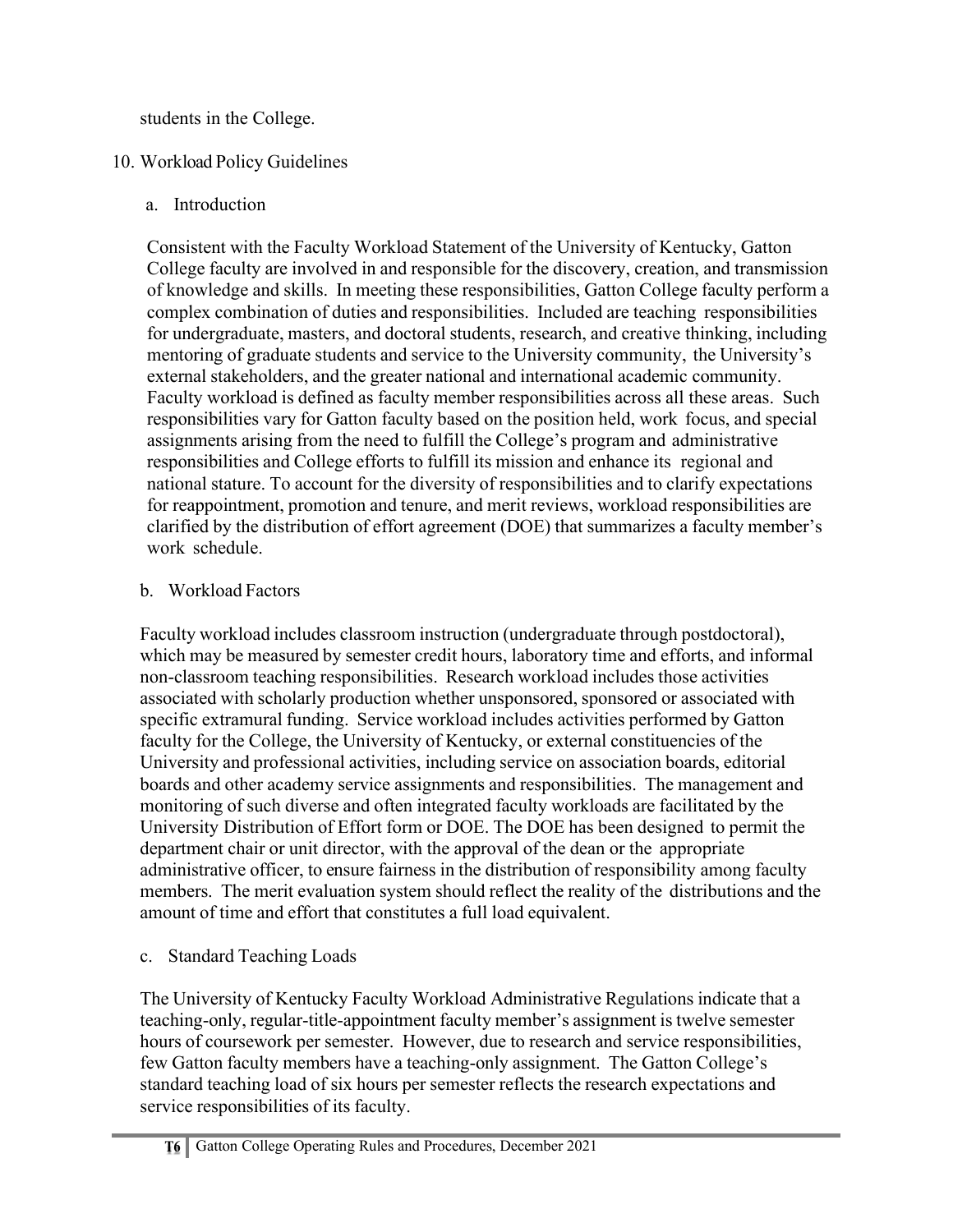d. Teaching Workload by Rank and Adjustment Factors

As noted, the standard teaching load for full-time regularly appointed faculty members in the Gatton College is six credit hours per semester (undergraduate or graduate) or twelve credit hours per academic year. Deviations from the standard load include adjustments for newly appointed assistant professors and Chaired Professors, reductions in teaching load assignments for administrative roles, and teaching load adjustments associated with research grants and contracts (referred to as released time assignments). The Gatton College guidelines for such teaching load and DOE adjustments are as follows:

• Tenured, Non-Administrative Professors: The standard teaching load for regular-title tenured and non-administrative faculty members of the Gatton College is twelve hours per academic year. While class size and associated workload may vary for majors and undergraduate and graduate programs, the College does not differentiate between undergraduate and graduate teaching load responsibilities as faculty teaching loads typically include both undergraduate as well as graduate courses and classes of variable sizes. Consequently, all three credit hour classes are considered equivalent for DOE and associated faculty workload calculations. The standard DOE for regular-title faculty is 40% for instruction; 50% for research; and 10% for service.

An exception to the standard teaching load is for large lecture classes where faculty members are granted credit for six semester hours of teaching for a three-credit hour course. Also, the standard teaching load may be appropriately adjusted upward for research inactive faculty.

- Assistant Professors: Typically, new regular title, tenure track assistant professors have teaching load assignments of nine credit hours of teaching equivalence per academic year for two academic year periods. After the two-year period, these assistant professors will assume the standard six-hour teaching load per semester. Assistant professors with reduced teaching loads will have their DOEs reflect their teaching assignment. The standard DOE for assistant professors with a three-course teaching load is 30% for instruction; 65% for research; and 5% for service.
- Chaired Professors: Teaching loads (reflected in DOEs) for Chaired Professors are three three-credit courses per academic year. Such assignments may be adjusted through release time from grants and contracts. The standard DOE for a Chaired professor is 30% for instruction; 60% for research; and 10% for service.
- Administrative Assignments: Administrative assignments for Chairs, Directors, Associate Deans, and Center Directors shall be determined by the agreement determined by the Dean and the holder of that position. DOEs for regularly appointed faculty are determined by the nature of the administrative assignment except that no faculty member (other than the Dean) can have a teaching plus research DOE weight of less than 20%.
- Research Grant/Contract Released Time: Teaching load adjustments for the conduct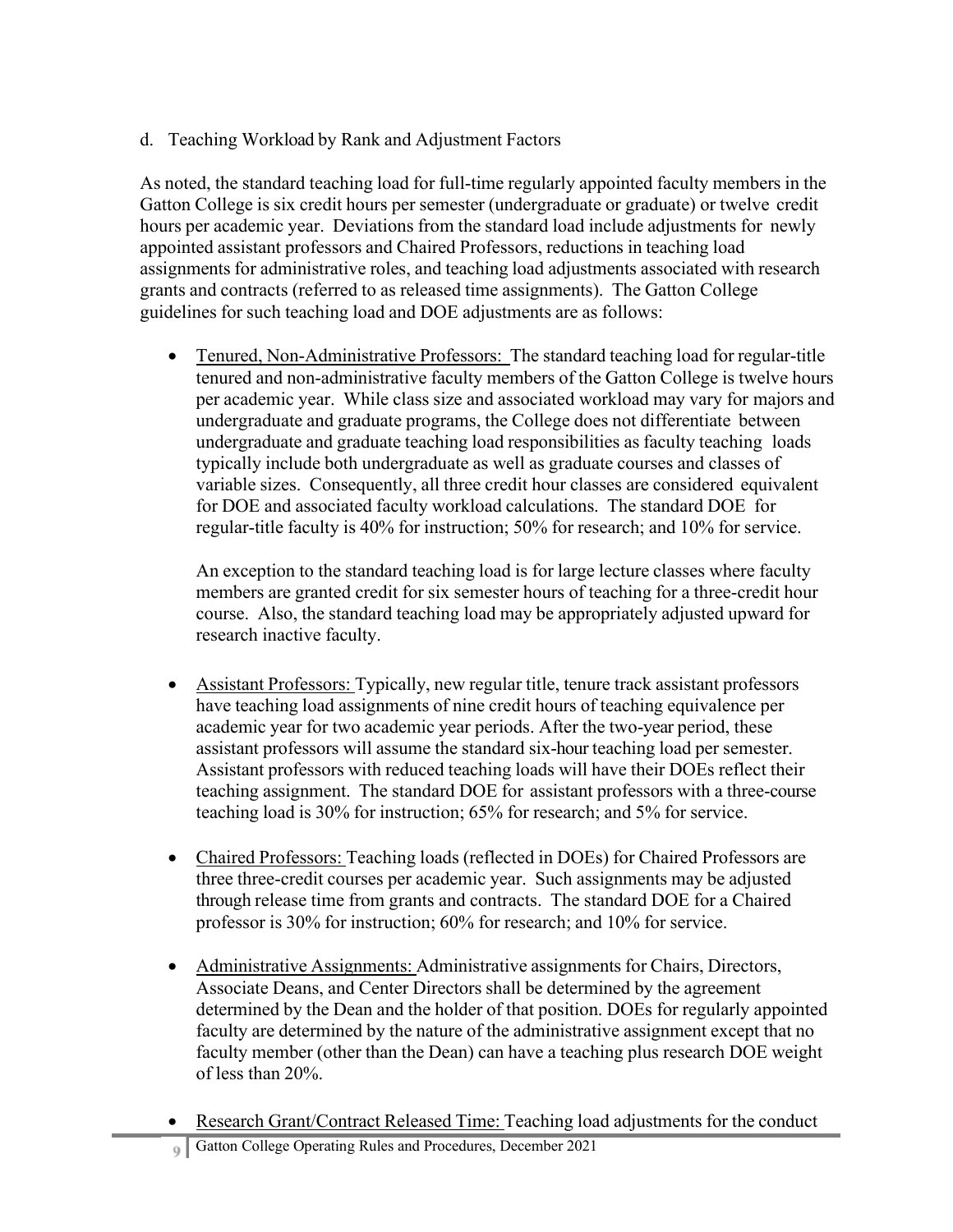of grant or contract research shall be determined upon the receipt of the grant or contract and the DOE shall be adjusted accordingly.

- Research Productivity Release Time: The College will from time to time recognize and reward exceptional research productivity efforts by granting release time from teaching (reduced from 12 hours to 9 hours of teaching effort equivalent per academic year) upon nomination of the Chair or Director and the approval of the Operating Committee. Research productivity release time is subject to resource availability. Chaired professors, assistant professors and newly hired senior level professors with reduced teaching loads are not eligible. Likewise, faculty members with reduced teaching loads due to administrative appointments are not eligible for research productivity release time. Normally, faculty receiving research productivity release time awards will have their DOEs adjusted to 30% instruction, 60% research and 10 % service.
- 11. The courses taught by the College are to be staffed according to the following priorities:

Graduate courses (numbered 500 and above)

- a. by full-time faculty who are full or associate members of the Graduate Faculty; then
- b. by full-time faculty with terminal degree; then
- c. by part-time personnel with terminal degree; then
- d. emergency.

Undergraduate courses(numbered 400-499)

- a. by full-time faculty with terminal degree; then
- b. by full-time personnel who are currently ABD; then
- c. by full-time personnel; then
- d. by part-time personnel with terminal degree; then
- e. emergency.

Undergraduate courses(numbered 300-399)

- a. by full-time faculty with terminal degree; then
- b. by full-time personnel who are currently ABD; then
- c. by full-time personnel; then
- d. by qualified doctoral students; then
- e. by part-time personnel, with terminal degrees, or are ABD, or have relevant professional academic qualifications; then
- f. emergency

Undergraduate courses (numbered 0-299)

- a. by full-time faculty with terminal degree; then
- b. by full-time personnel who are currently ABD's; then
- c. by full-time personnel; then
- d. by qualified doctoral students; then
- e. by part-time personnel, with terminal degrees, or are ABD, or have relevant professional academic qualifications; then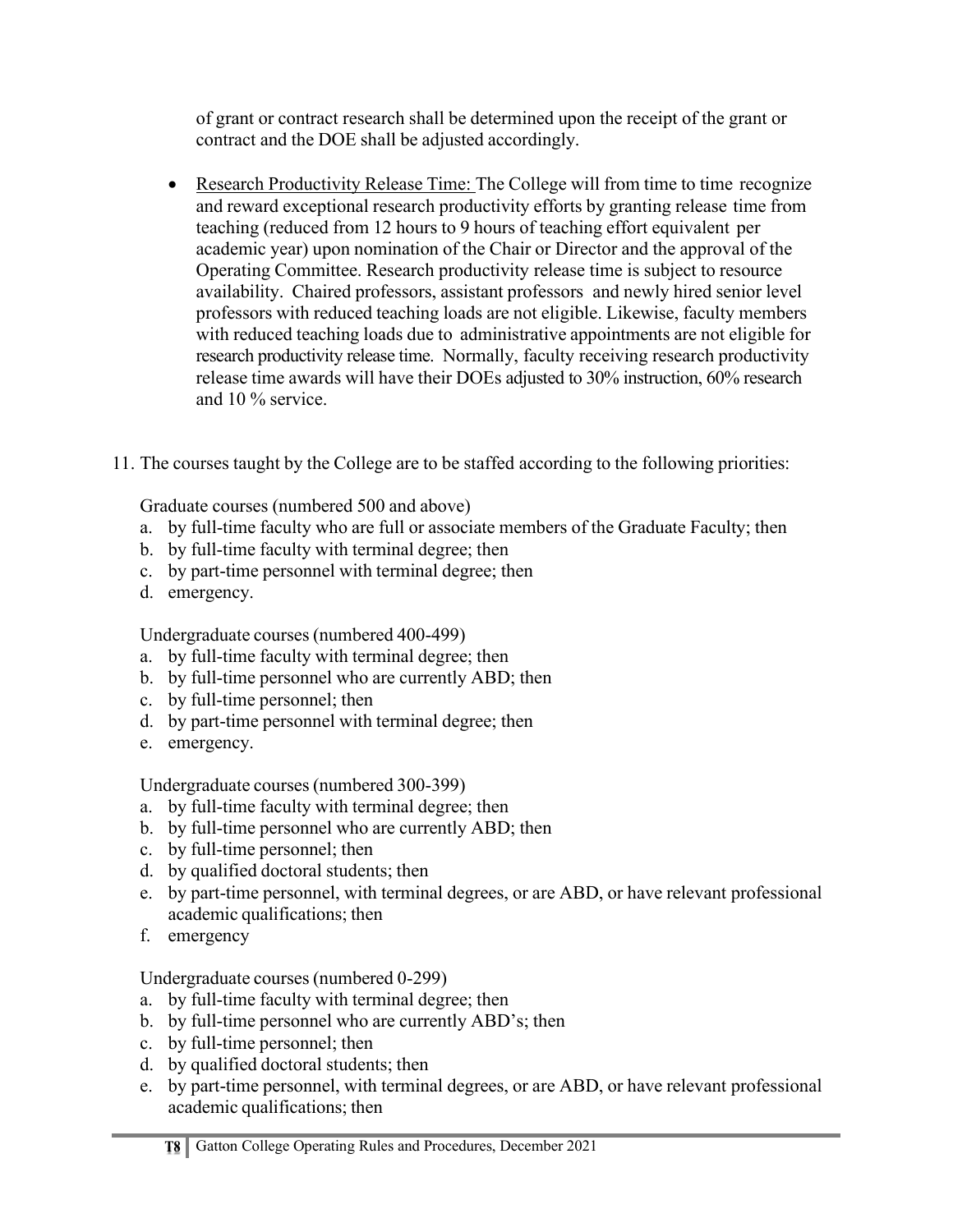- f. by part-time personnel with master's degree; then
- g. emergency
- 12. The scholastic standards applicable to students in the Gatton College of Business and Economics are determined by the faculty and are stated in the *UK Bulletin*.
- 13. Chaired Professors and Research Professorships: Appointment and Reappointment Policies

a. Background: The Gatton College of Business and Economics enhances its national academic and research reputation by recruiting national academic leaders as Chaired Professors and by recognizing and supporting internal excellence by naming Chaired Professors who have excelled in their academic careers and are nationally recognized scholars and leaders in their academic discipline. Gatton also recognizes outstanding research, teaching and service achievements of Gatton faculty by awarding Research Professorships to senior faculty. Faculty members that are awarded Research Professorships receive salary and/or research supplements while Chaired Professors receive summer grants and research support funding. The salary and research supplements are derived from gifts from corporations, businesses, and individual supporters of the Gatton College. The faculty recognition categories and appointment and reappointment processes for Chaired Professors and holders of Research Professorships are described in the following sections and criteria for review of holders of Chairs and Research Professorships follow in Appendix B. In addition to chair and professorship appointments, the College provides assistant and associate professors recognition as research fellows. Recipients of this recognition receive stipends which may be used for salary supplements and/or summer research support.

- b. Chaired Professors: In the Gatton College, Chaired Professor appointments are made for individuals who have established national recognition for their research and leadership in their academic disciplines. The appointment of a Chaired Professor may be made for current faculty who have distinguished themselves in their academic area or for new faculty following a national search. Chaired Professors are expected to be actively involved in the College's doctoral programs as instructors and mentors, to be research leaders in the College and in the Professor's academic area, and to maintain national recognition through professional service as association officers, journal editors or by other means.
	- *(1) Initial Appointment*: As noted, the initial appointment of a Chaired Professor requires a specified funding source. The conditions of the appointment will specify, in addition to compensation, expectations associated with the appointment as a Chaired Professor, details regarding Chair supplements including summer stipends and research and professional activity financial support.

*(2) Continuing Appointment*: Chaired Professors will be reviewed periodically for a continuing appointment as a Chaired Professor. This review will take place at least once every eight years after the faculty merit review process has been completed. New appointees can be reviewed sooner than eight years in order to get them on the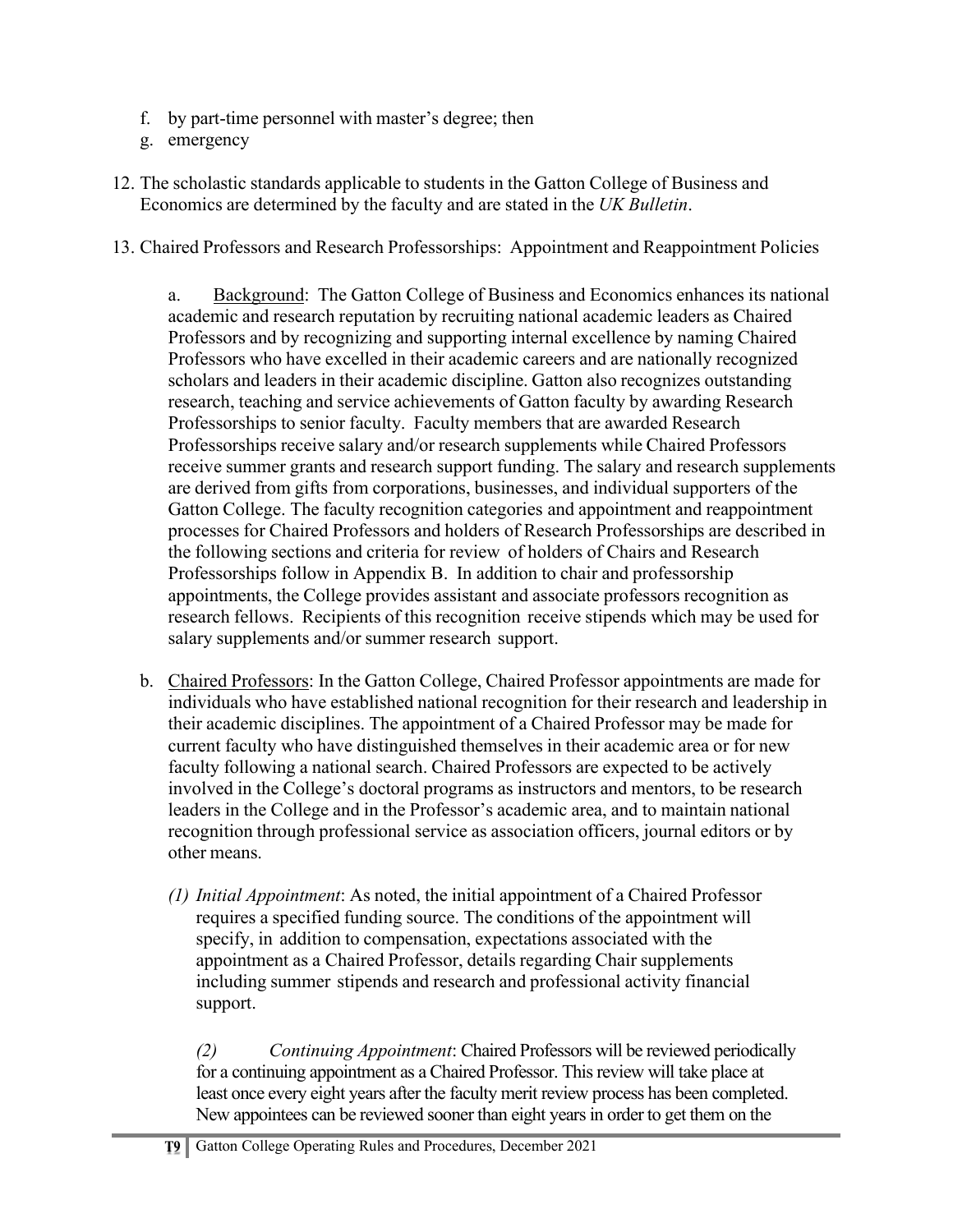eight-year review cycle. Based on the outcome of the faculty merit review process, reviews can occur sooner than eight years at the request of the Department Chair, Associate Dean or Dean. The reviews will be conducted by a Chaired Professor Review Committee consisting of the Associate Dean of the College responsible for Faculty, and the Chairs/Directors of the academic units in the College. At its discretion, the Review Committee may request evaluation letters from senior faculty at benchmark universities. The Committee shall review the Chaired Professor's research productivity since the previous review, the Professor's record of obtaining external research funding, the Professor's record of leadership in his or her academic or professional area, the Professor's involvement in the College's graduate programs and the faculty member's involvement in external engagement and College and University service. The Committee's recommendation to renew or not to renew as well as the period of renewal will be forwarded to the Dean. The Dean will then make the final recommendation, which will be forwarded to the Provost for action by the Board of Trustees.

*(3)* Chaired Professors will be reviewed periodically for a continuing appointment as a Chaired Professor. This review will take place at least once every eight years after the faculty merit review process has been completed. New appointees can be reviewed sooner than eight years to get them on the eight-year review cycle. Based on the outcome of the faculty merit review process, reviews can occur sooner than eight years at the request of the Department Chair, Associate Dean or Dean. The reviews will be conducted by a Chaired Professor Review Committee consisting of the Associate Dean for Faculty Affairs, and the heads of the academic units in the College. At its discretion, the Review Committee may request evaluation letters from senior faculty at benchmark universities. The Committee shall review the Chaired Professor's research productivity since the previous review, the Professor's record of obtaining external research funding, the Professor's record of leadership in his or her academic or professional area, the Professor's involvement in the College's graduate programs and the faculty member's involvement in external engagement and College and University service. The Committee's recommendation to renew or not to renew as well as the period of renewal, not to exceed four years, will be forwarded to the Dean. The Dean will then make the final recommendation, which will be forwarded to the Provost for action by the Board of Trustees.

c. Endowed Professorships**:** In the Gatton College, Endowed Professorship appointments are normally restricted to current full professors in one of the academic units of the Gatton College who have established distinguished research and professional contribution records in their academic disciplines. An award of an Endowed Professorship to an Associate Professor requires an exceptional research record or may recognize a faculty member's successful record of acquiring grants or research contracts which support the College's programs. Faculty members holding Professorships are expected to be active researchers who have achieved excellence in teaching and service. Professorship appointees are expected to be involved in the College's graduate programs as mentors and instructors and to be involved in their profession as association officers, journal editors or by other means.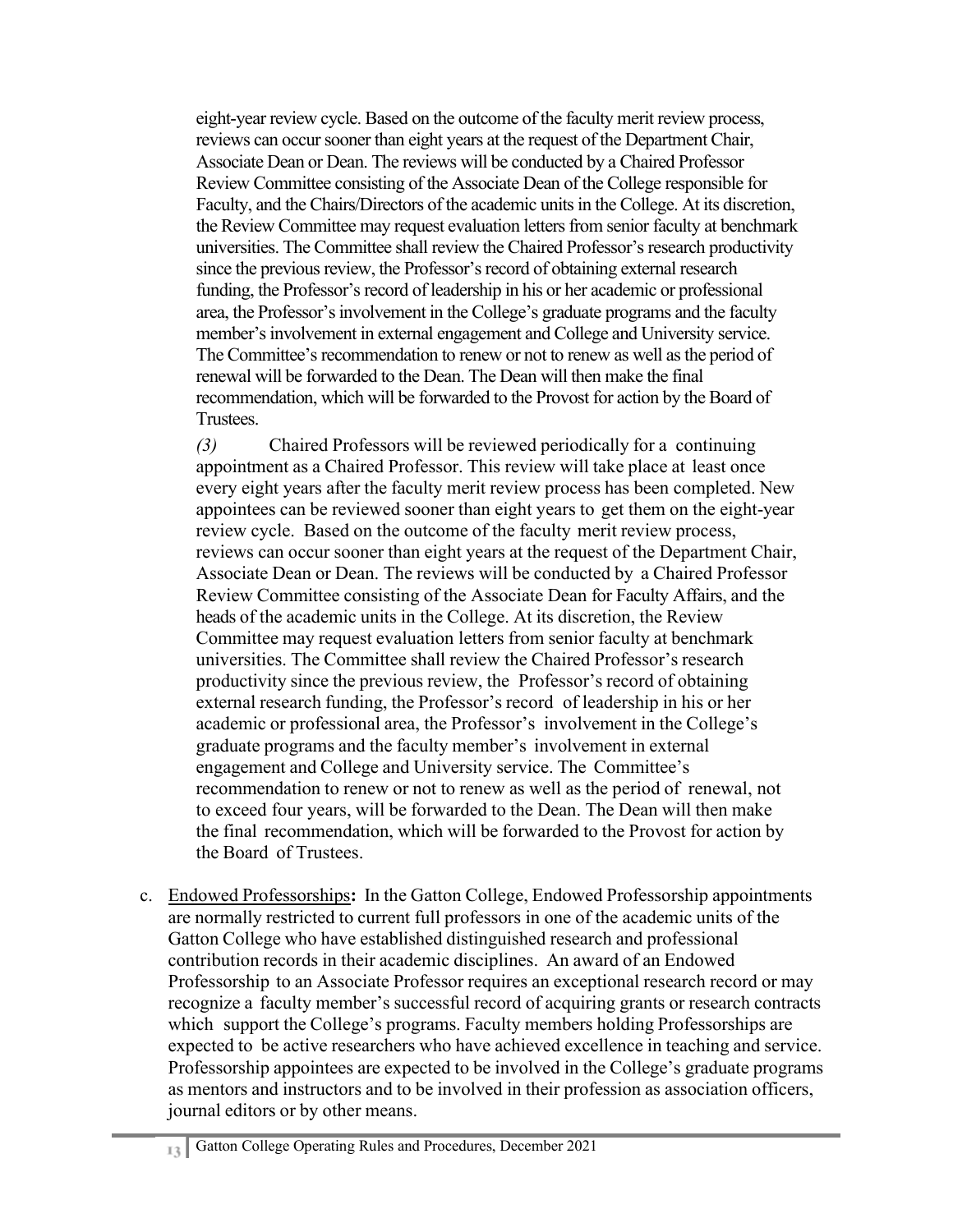- *(1) Initial Appointment*: The appointment of a Gatton College faculty member to a Professorship requires a specified funding source, a recommendation to the Dean from a committee consisting of the Associate Dean for Faculty Affairs, and the heads of the academic units in the College. Professorship appointments are based on the faculty member's research record (including publications and/or success in attracting research grants) and teaching excellence as well as College and University service.
- *(2) Continuing Appointment*: Research Professors will be reviewed periodically for a continuing appointment. This review will take place at least once every four years after the faculty merit review process has been completed. New appointees can be reviewed sooner than four years to get them on the four-year review cycle. Based on the outcome of the faculty merit review process, reviews can occur sooner than four years at the request of the Department Chair, Associate Dean or Dean. The reviews will be conducted by a Professor Review Committee consisting of the Associate Dean for Faculty Affairs, and the heads of the academic units in the College. The assessment includes an evaluation of the faculty member's research productivity, academic program involvement and external service to the faculty member's professional area. The Committee's recommendation to renew or not to renew as well as the period of renewal will be forwarded to the Dean. The Dean will then make the final recommendation which will be forwarded to the Provost for action by the Board of Trustees.
- d. Research Fellows: In the Gatton College, Research Fellow appointments are restricted to assistant and associate professors in recognition of research excellence. Research Fellow appointments are based on merit subject to special guidelines established in endowment statements or extramural gift agreements supporting the fellow award.
	- (1) *Appointments*: The appointment of a Research Fellow is for four years and requires a specified funding source and a recommendation to the Dean from a committee consisting of the Associate Dean for Faculty Affairs and the heads of the academic units in the College. Previous holders of a Research Fellow are eligible to be reappointed, although there is no guarantee of reappointment.
- 14. All full-time faculty except tenured faculty and senior lecturers are reviewed each year while tenured faculty and senior lecturers are reviewed every other year consistent with University review procedures. The faculty review process is administered by the Dean and follows the guidelines set forth in AR 3:10 (date effective 12/16/00). The calendar and specific instructions for each annual review are distributed to all faculty in the fall of each year. Any substantial changes in the review process must be approved by the faculty.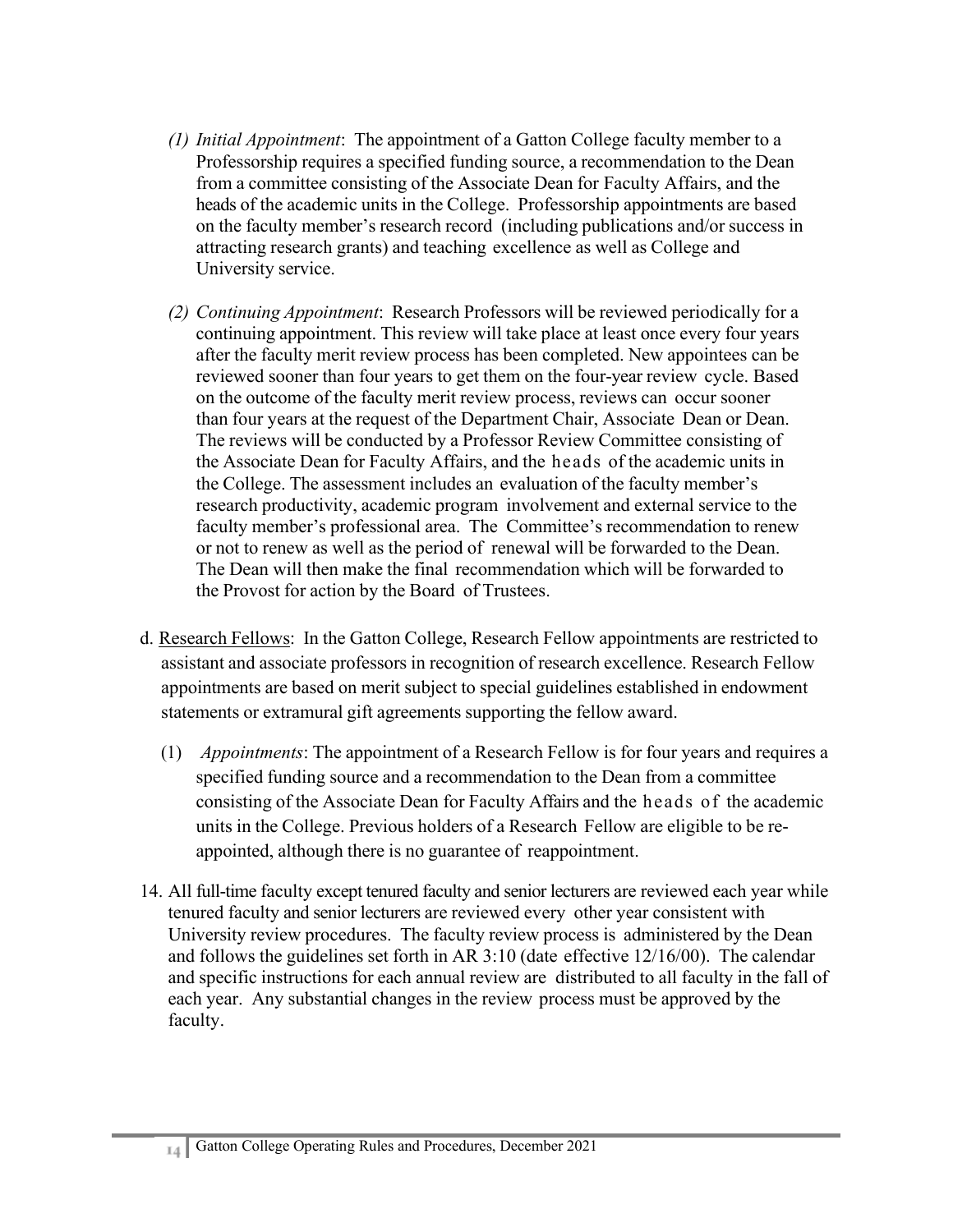#### Appendix A Gatton College of Business & Economics Merit Review Appeals Process

Gatton College faculty members have the right to appeal their merit reviews to the Gatton College Merit Review Appeals Committee which is appointed annually. The schedule for completion of the merit review process as well as the deadline for appealing merit reviews is specified by the University of Kentucky Provost's Office. The following procedures provide guidelines for the appeals process and the deliberations of the Gatton College Appeals Committee.

- 1. A faculty member sends his or her merit review request to the Associate Dean for Faculty Affairs and a copy to the faculty member's Chair or Director by the deadline established by the Provost's Office.
- 2. The Associate Dean acknowledges the appeal request and indicates whether additional information regarding the appeal is required (such as the area or areas of the faculty members merit review that is being appealed or the grounds for the appeal).
- 3. The Associate Dean requests from the faculty member's Chair or Director the following materials related to the appeal:
	- The original copy of the faculty member's performance review with attachments
	- The faculty member's teaching portfolio (if teaching is the area of appeal)
	- The Department Chair or School Director's rationale for the merit review rating being appealed
	- A copy of the average merit scores for the faculty member's academic unit
- 4. The Associate Dean contacts the Gatton College Appeals Committee and informs them of the appeal and schedules the appeal.
- 5. The Appeals Committee selects a Chair who will arrange for individuals, deemed appropriate by the committee, to appear before the Committee such as the Appellant, the Department Chair or School Director, and a member or members of the Department or School's faculty Merit Review Committee.
- 6. The Committee deliberates regarding the materials provided and the information obtained during the discussions with the Appellant and others, renders a recommendation and drafts a letter to the Dean of the College.
- 7. The Chair of the Committee sends the letter to the Dean.
- 8. The Dean makes a decision on the recommendation based on the Appeals Committee's recommendation and its rationale (including materials accompanying the recommendation) and communicates the decision, in writing, to the Appellant with a copy to the Appeals Committee Chair and the Appellant's academic unit head.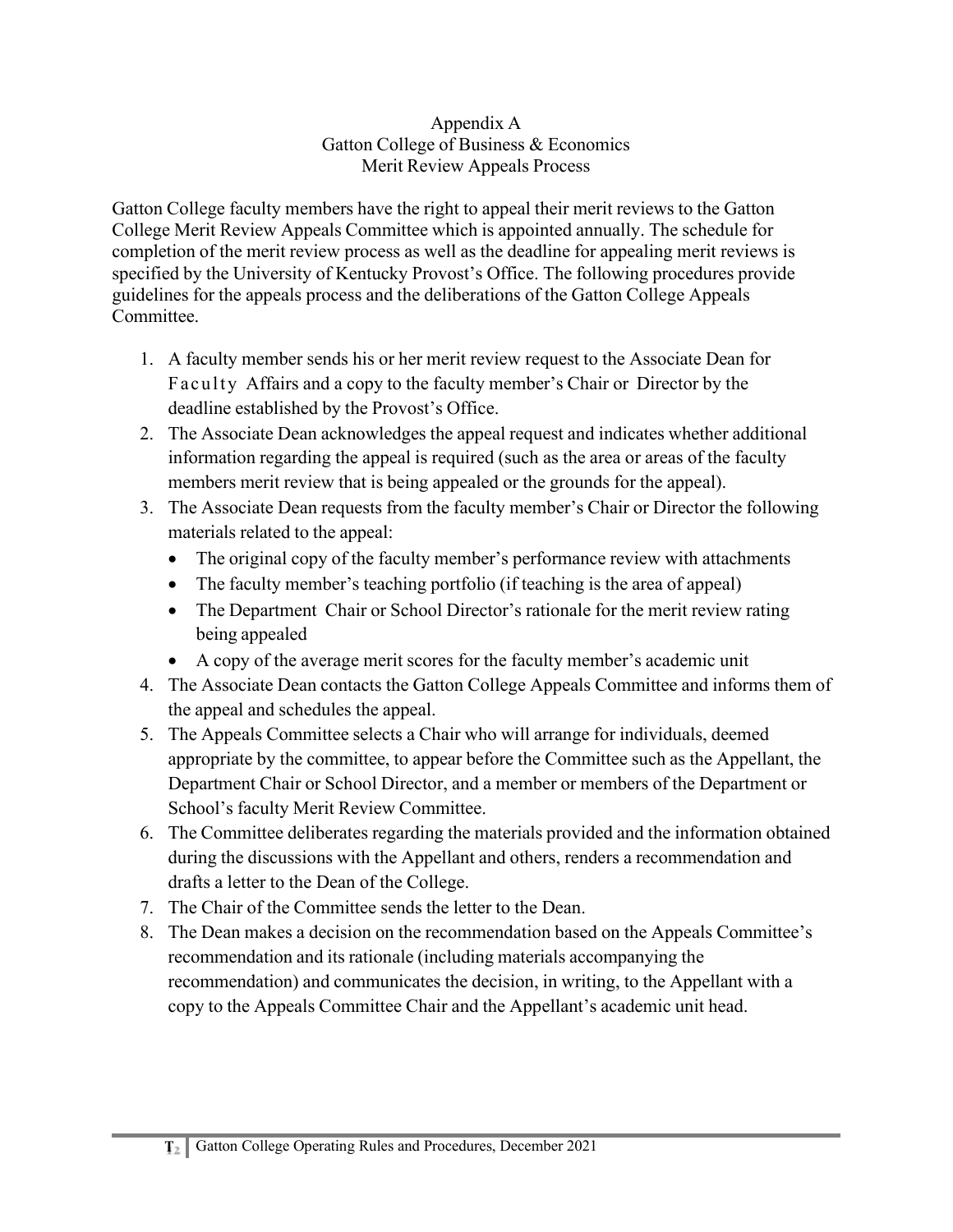### Appendix B Standards of Performance for Endowed Chairs and Endowed Professorships

- 1. Endowed Chairs are expected to demonstrate achievements in several, but not necessarily all, of the following areas of faculty member performance:
	- Continuing record of scholarly publication in top, academically recognized journals in his or her academic discipline
	- Pursuit of activities that enhance the reputation of the university as evidenced by such activities as editing or co-editing major journals, election or appointment to professional association offices, or election or appointment to key public policymaking bodies.
	- Generation of external grants, contracts, or donations.
	- Innovative leadership and mentoring of students and junior faculty as evidence by such outcomes as the placement of Ph.D. students and successful development of junior faculty through promotion and tenure.
	- Involvement in activities culminating in the attraction of high-quality students to the area's Ph.D. program as evidenced by measures such as incoming GMAT or GRE scores or student backgrounds.
	- **Example 1** Leadership and collaboration with scholars within, as well as external to the university, as evidenced by such activities as chairing major university committees, chairing program committees of national conferences or professional committees concerned with educational standards or professional development.
	- Leadership in efforts to build relationships with important external constituents as evidenced by outreach activities including special seminars held for practitioners, use of guest speakers in courses, presentations at business and professional meetings and the like.
	- Evidence of activities that have elevated the quality of life for Kentuckians. Such activities might include but are not limited to consulting services or research outcomes that lead to enhanced economic opportunities for Kentuckians.
- 2. Endowed Professorship holders are expected to demonstrate achievements in several, but not necessarily all, of the following areas of a faculty members performance:
	- Continuing record of scholarly publication in top tier academically recognized journals in his or her academic discipline
	- Continuing record of involvement in activities that enhance the reputation of the university as evidenced by such activities as editing or co-editing major journals, election or appointment to professional association office, or election or appointment to key public